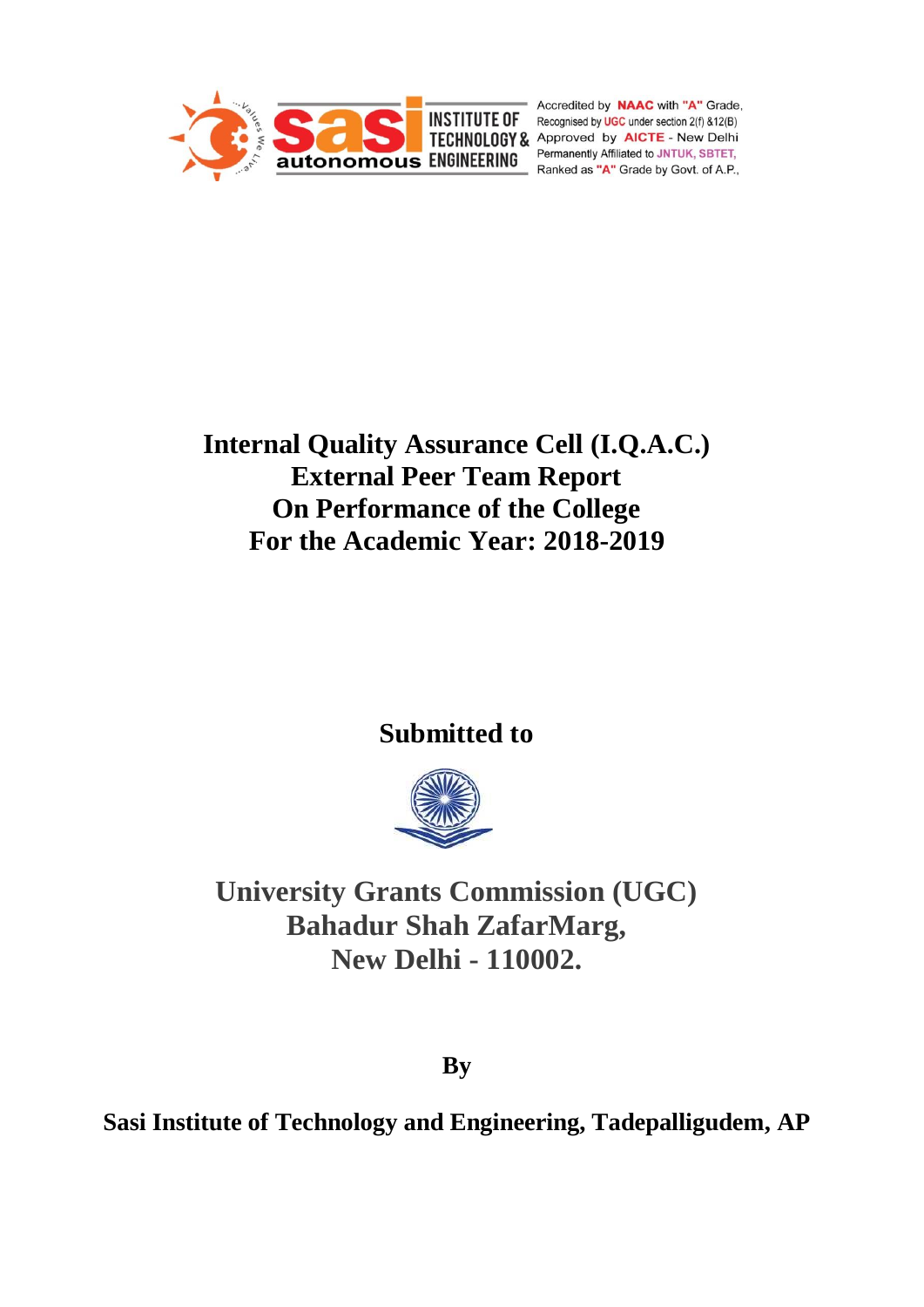# **IQAC-EXTERNAL PEER TEAM REPORT ON PERFORMANCE OF THE INSTITUTION - ACADEMIC YEAR 2018 -19**

### **Members of External Peer Team:**

| Dr. Janaki Ramayya -Professor, Department of Computer Science Engineering, PVP Siddhartha<br>Institute of Technology, Vijayawada.AP |                                                                                                                                                            |  |  |
|-------------------------------------------------------------------------------------------------------------------------------------|------------------------------------------------------------------------------------------------------------------------------------------------------------|--|--|
| Dr. M.Venu                                                                                                                          | -HoD and Professor, Department of Mechanical Engineering, Vishnu<br>Institute of Technology, Bhimavaram.AP<br>* * *                                        |  |  |
| 1. Name of the College                                                                                                              | : Sasi Institute of Technology and Engineering, Near NIT Andhra<br>Pradesh, Kadakatla, Tadepalligudem - 534101, Andhra Pradesh                             |  |  |
| 2. Name of the Principal                                                                                                            | : Dr. K. Bhanu Prasad                                                                                                                                      |  |  |
| 3. Telephone/ Fax / Email                                                                                                           |                                                                                                                                                            |  |  |
|                                                                                                                                     | : Phone No: 08818 - 275500<br>Email: principal@sasi.ac.in;<br>Website: www.sasi.ac.in                                                                      |  |  |
| 4. Year of Establishment                                                                                                            | : 2002                                                                                                                                                     |  |  |
| 5. Whether private or government<br>or University maintained                                                                        | : Private / Self Financing                                                                                                                                 |  |  |
| <b>6. Autonomous Status</b>                                                                                                         | : 1. UGC granted Autonomous Status in the year 2018.<br>2. UGC – Conferment of Autonomous status upto 10 years i.e.,<br>2027-2028, Ref. No. 22-1/2017 (AC) |  |  |
| 7. Name of the Affiliating Univ.                                                                                                    | : Jawaharlal Nehru Technological University Kakinada, Kakinada<br>(JNTUK)                                                                                  |  |  |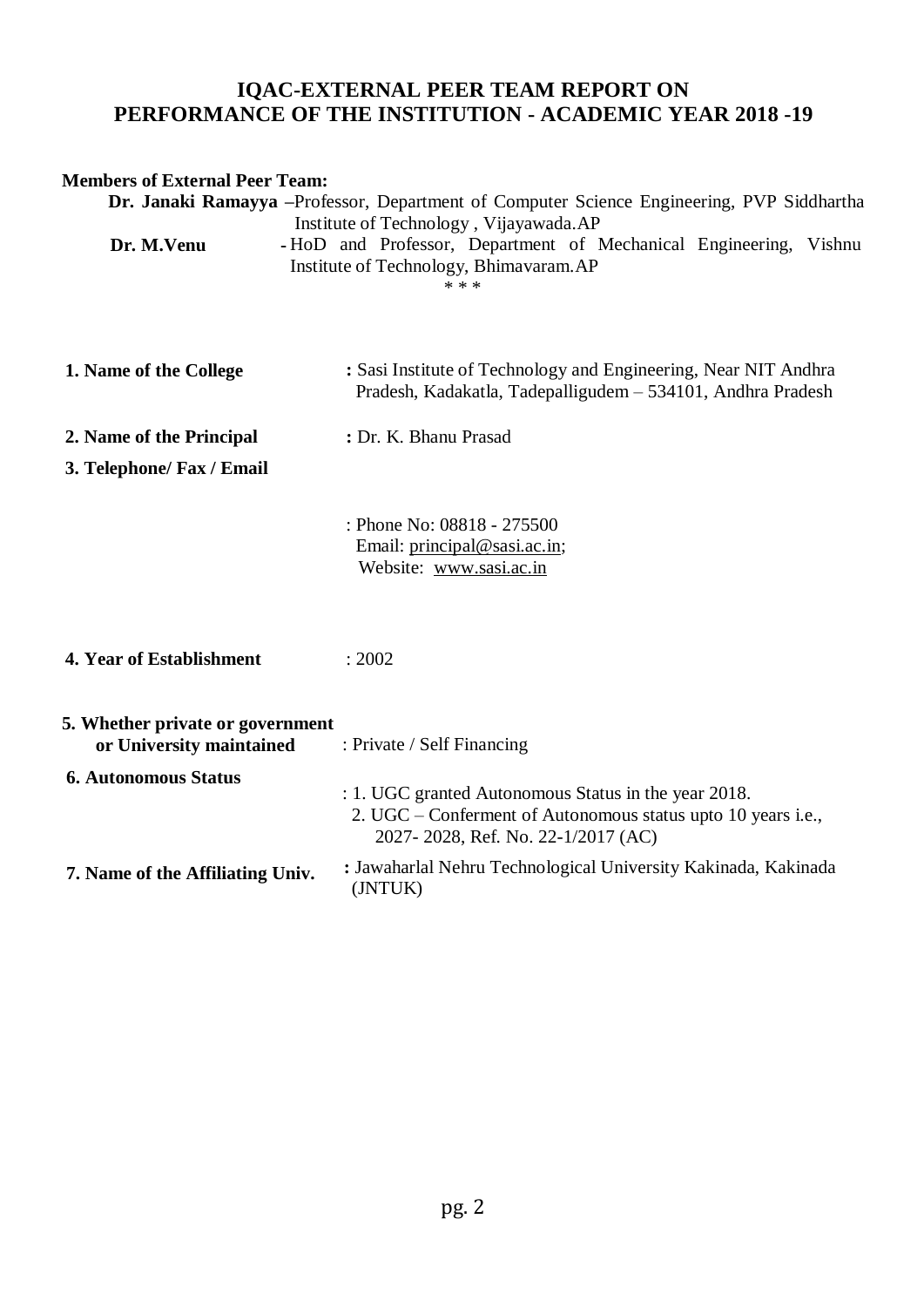### **8. Courses Offered:**

### **UG Courses: B.Tech.,**

| <b>S. No.</b>  | <b>Program Name</b>                       | <b>Sanctioned Intake</b> |
|----------------|-------------------------------------------|--------------------------|
|                | Computer Science and Engineering          | 180                      |
| $\overline{2}$ | Electronics and Communication Engineering | 180                      |
| 3              | <b>Mechanical Engineering</b>             | 180                      |
| $\overline{4}$ | Electrical and Electronics Engineering    | 120                      |
| 5              | <b>Information Technology</b>             | 60                       |
| 6.             | Civil Engineering                         | 60                       |

# **PG Courses: M.Tech., & MBA**

| S. No.        | <b>Program Name</b>                             | <b>Sanctioned Intake</b> |
|---------------|-------------------------------------------------|--------------------------|
|               | Computer Science and Engineering                | 18                       |
| 2             | VLSI and Embedded Systems                       | 18                       |
| $\mathcal{R}$ | <b>Power Electronics</b>                        | 18                       |
| 4             | CAD/CAM                                         | 18                       |
| 5             | Communication Engineering and Signal Processing | 18                       |
| 6             | Master of Business Administration (MBA)         | 120                      |

### **9. Students on Rolls:**

| <b>Year of study</b> | <b>B.Tech.,</b> | M.Tech., | M.B.A. | <b>Total</b> |
|----------------------|-----------------|----------|--------|--------------|
| $1st$ year           | 640             |          | 88     |              |
| $2nd$ year           | 802             |          | 95     |              |
| $3rd$ year           | 750             |          |        | 3079         |
| $4th$ year           | 694             |          |        |              |
| <b>Total</b>         | 2886            | 10       | 183    |              |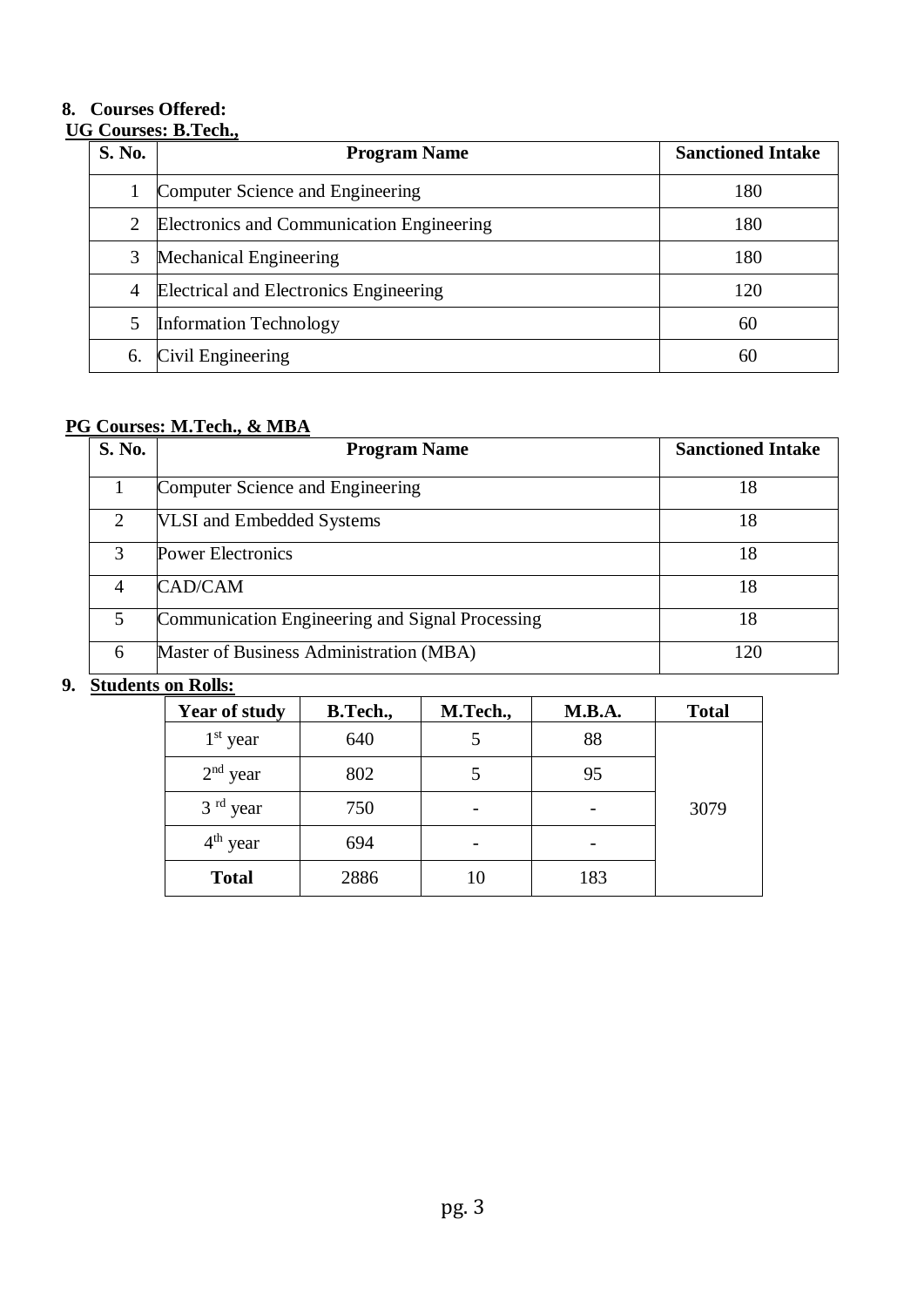### **10. Faculty Strength:**

| <b>Department</b>              | <b>Professor</b> | <b>Associate</b><br><b>Professor</b> | <b>Assistant</b><br><b>Professor</b> | <b>Total</b> | No. of<br>Ph.D's |
|--------------------------------|------------------|--------------------------------------|--------------------------------------|--------------|------------------|
| <b>PRINCIPAL</b>               | 01               | $\boldsymbol{0}$                     | $\bf{0}$                             | $\mathbf{1}$ | $\mathbf{1}$     |
| <b>CSE</b>                     | 02               | 06                                   | 24                                   | 32           | 03               |
| <b>ECE</b>                     | 03               | 08                                   | 28                                   | 39           | 05               |
| <b>EEE</b>                     | 03               | 06                                   | 19                                   | 28           | 04               |
| IT                             | $\ast$           | 02                                   | 12                                   | 14           | 01               |
| <b>ME</b>                      | 03               | 05                                   | 34                                   | 42           | 06               |
| CE                             |                  | 01                                   | 11                                   | 12           | $\ast$           |
| <b>TOTAL</b><br>(Engg)         | 12               | 28                                   | 128                                  | 177          | 19               |
| Science &<br><b>Humanities</b> | 02               | 04                                   | 19                                   | 25           | 03               |
| <b>MBA</b>                     | 01               | 02                                   | 12                                   | 15           | 03               |
| <b>TOTAL</b>                   | 15               | 34                                   | 159                                  | 217          | 25               |

# **11. Examination Results**

|                |                   | 2018-19  |               |           |
|----------------|-------------------|----------|---------------|-----------|
| S.No           | <b>Civil Engg</b> | Appeared | <b>Passed</b> | % of pass |
|                | I B.Tech I Sem    | 50       | 28            | 56.0      |
| $\overline{2}$ | II B.Tech I Sem   | 70       | 43            | 61.4      |
| 3              | III B.Tech I Sem  | 58       | 38            | 65.5      |
| 4              | IV B.Tech I Sem   | 70       | 53            | 75.7      |

|                         |                  | 2018-19         |                |           |
|-------------------------|------------------|-----------------|----------------|-----------|
|                         | S.No<br>EEE      | <b>Appeared</b> | <b>Passed</b>  | % of pass |
|                         | I B.Tech I Sem   |                 | 54             | 67.5      |
|                         | II B. Tech I Sem | 86              |                | 47.7      |
| $\mathbf{\overline{3}}$ | III B.Tech I Sem |                 | 4 <sup>7</sup> | 49.5      |
|                         | IV B.Tech I Sem  | 109             |                | 83.5      |

| S.No | <b>MECH</b>      | 2018-19         |               |             |
|------|------------------|-----------------|---------------|-------------|
|      |                  | <b>Appeared</b> | <b>Passed</b> | $%$ of pass |
|      | I B.Tech I Sem   | 109             | 50            | 45.9        |
|      | II B.Tech I Sem  | 189             | 79            | 41.8        |
| 3    | III B.Tech I Sem | 158             | 81            | 51.3        |
|      | IV B.Tech I Sem  |                 | 126           | 67.4        |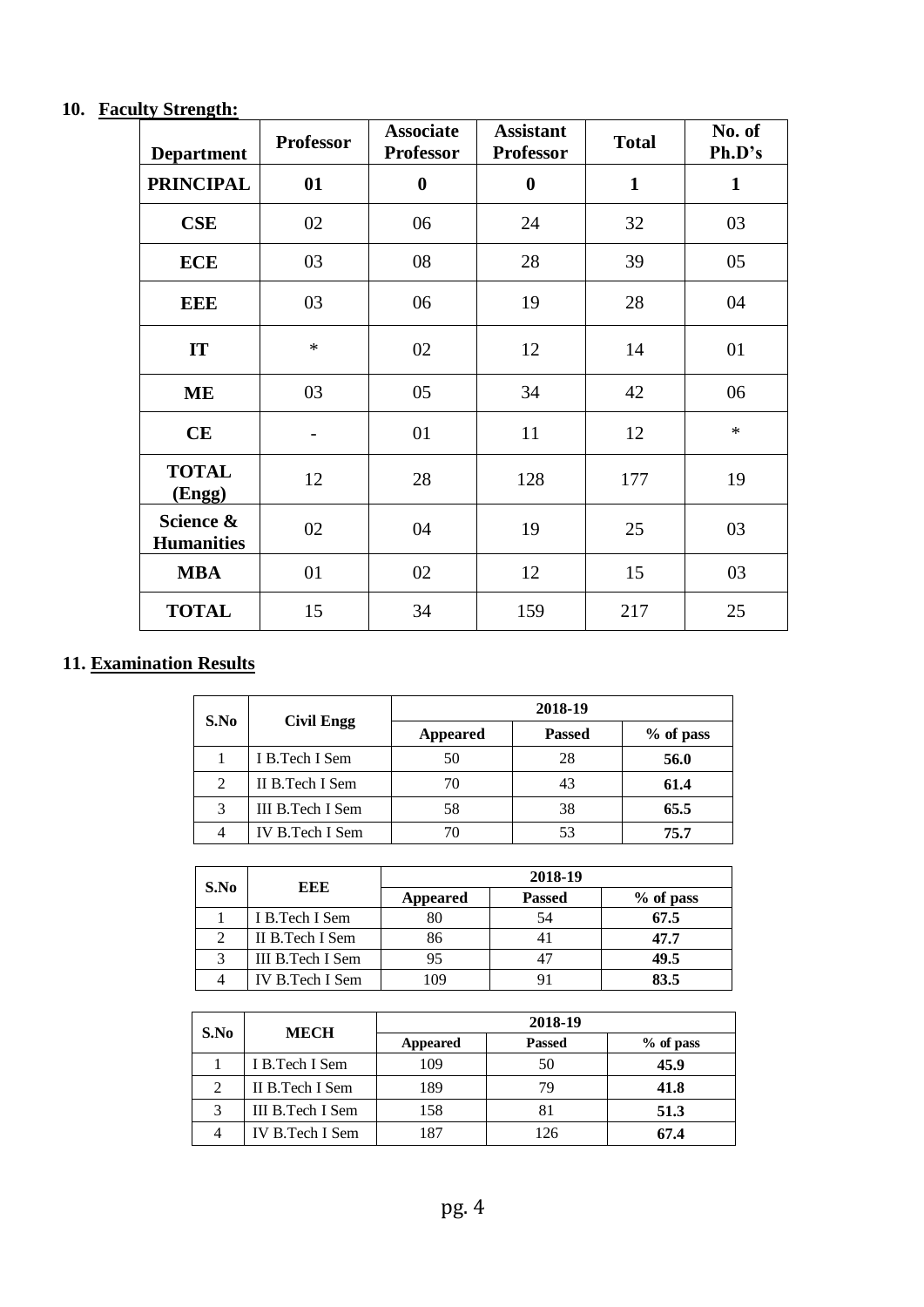| S.No          |                   |                 |               |             |
|---------------|-------------------|-----------------|---------------|-------------|
|               | <b>ECE</b>        | <b>Appeared</b> | <b>Passed</b> | $%$ of pass |
|               | I B.Tech I Sem    | 174             | 128           | 73.6        |
| $\mathcal{D}$ | II B. Tech I Sem  | 201             | 116           | 57.7        |
| 3             | III B. Tech I Sem | 168             | 117           | 69.6        |
|               | IV B.Tech I Sem   | 140             | 121           | 86.4        |

| S.No | $\bf CSE$        | 2018-19  |               |           |
|------|------------------|----------|---------------|-----------|
|      |                  | Appeared | <b>Passed</b> | % of pass |
|      | I B.Tech I Sem   | 174      | 128           | 73.6      |
|      | II B. Tech I Sem | 186      | 131           | 70.4      |
|      | III B.Tech I Sem |          | 127           | 74.3      |
|      | IV B.Tech I Sem  |          | 119           | 92.2      |

|      |                  | 2018-19<br>$\bf I T$ |               |             |
|------|------------------|----------------------|---------------|-------------|
| S.No |                  | <b>Appeared</b>      | <b>Passed</b> | $%$ of pass |
|      | I B.Tech I Sem   | 49                   | 23            | 46.9        |
|      | II B. Tech I Sem | 56                   | 37            | 66.1        |
| 2    | III B.Tech I Sem | 47                   | 38            | 80.9        |
|      | IV B.Tech I Sem  | 54                   | 48            | 88.9        |

| MBA     | Appeared | Passed | Percentage |
|---------|----------|--------|------------|
| 2018-19 | 94       | ັ      | 88.3       |

Sasi Institute of Technology and Engineering, Tadepalligudem sponsored by Sasi Educational Society, is the Private Engineering College in the combined state of Andhra Pradesh established in the year 2002 and is ideally located in a vast expanse of 29 acres of land in Tadepalligudem on Chennai –Kolkatta (NH-16) highway. The college is recognized by AICTE and affiliated to JNTUK, Kakinada. UGC granted autonomous status to the college in the year December, 2017.

The Institution has its own MIS to manage general administration, autonomous system, examinations, student attendance and continuous evaluation process. The college has a well-marked administrative set up in tune with the college vision and mission. The Vision and Mission statement defines the institute's distinctive characteristics in terms of addressing the needs of stake holders it seeks to serve by.

The involvement of Leadership is achieved through well-defined systems and organizational structure consistent with norms of the AICTE and UGC. Teachers play a pro-active role in the academic and administrative activities of the institution.

The Internal Quality Assurance Cell (IQAC) of Sasi Institute of Technology and Engineering was established on  $6<sup>th</sup>$  March, 2014. From the date of inception, the IOAC is making continuous efforts to maintain quality education as well as taken up various quality initiatives for the overall development of the institution.

The college has secured AAA Rank in Campus 360<sup>0</sup> India rankings 2019 in Engineering category.

The Annual Quality Assurance Report for the year 2017-2018 was submitted to NAAC in 2019. The overall performance of the institution with respect to various quality aspects is satisfactory and appreciable. Some of the key parameters with respect to the performance of the institution under various heads for the academic year 2018 - 2019 are as follows: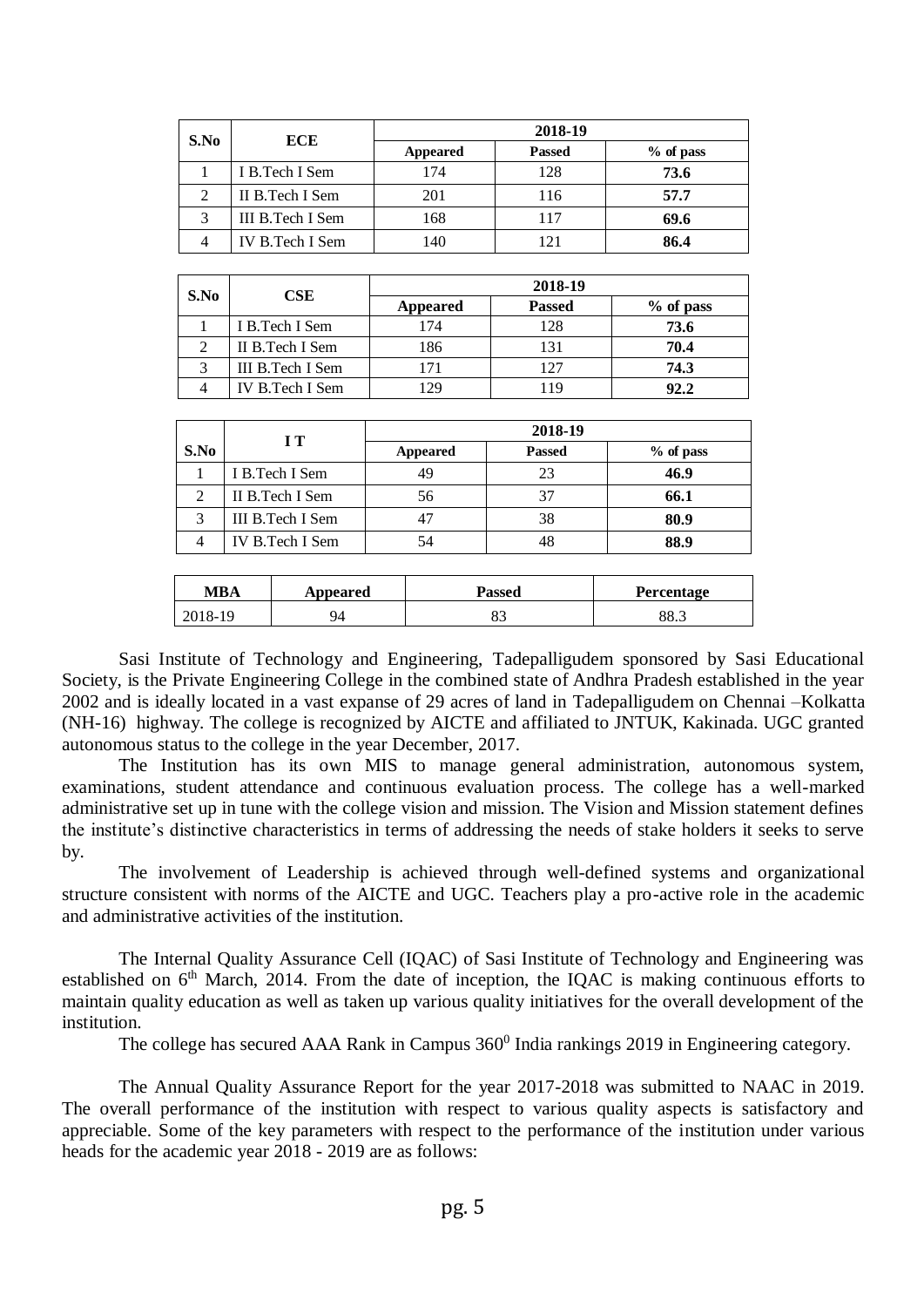### **CURRICULAR ASPECTS**

| S.No           | <b>Criterion</b>                                                                         |           | Rating |                     |  |
|----------------|------------------------------------------------------------------------------------------|-----------|--------|---------------------|--|
|                |                                                                                          | Very good | Good   | <b>Satisfactory</b> |  |
| $\mathbf{1}$   | Quality of vision and mission statements                                                 |           |        |                     |  |
| $\overline{2}$ | Implementation of choice-based credit system (CBCS)                                      |           |        |                     |  |
| 3              | Adequacy of courses having focus on employability/<br>entrepreneurship/skill development |           |        |                     |  |
| 4              | Evidence of procedures for framing POs, PSOs and their<br>adequacy                       |           |        |                     |  |
| $\mathfrak{S}$ | Evidence of attainment of Pos, PSOs against set targets                                  |           |        |                     |  |
| 6              | Evidence for framing of COs and their attainment against set<br>targets                  |           |        |                     |  |
| $\overline{7}$ | Evidence for structured feedback system                                                  |           |        |                     |  |
| 8              | Evidence for NBA Accreditation of UG/PG programs                                         |           |        |                     |  |
| 9              | Quality of CIE and SEE question papers                                                   |           |        |                     |  |
| 10             | Preparation and adherence to Academic Calendar by the<br>institution                     |           |        |                     |  |
| 11             | Implementation of examination reforms                                                    |           |        |                     |  |

> Autonomous Syllabus was framed for both UG & PG programs in Engineering, and MBA during the Academic Year 2018-19.

> All the departments of institute are collecting feedback on curriculum aspects from students, teachers, employers, alumni and parents through course end survey, program exit survey, employer survey and department advisory board and is being analyzed and utilized for the overall development of the institution.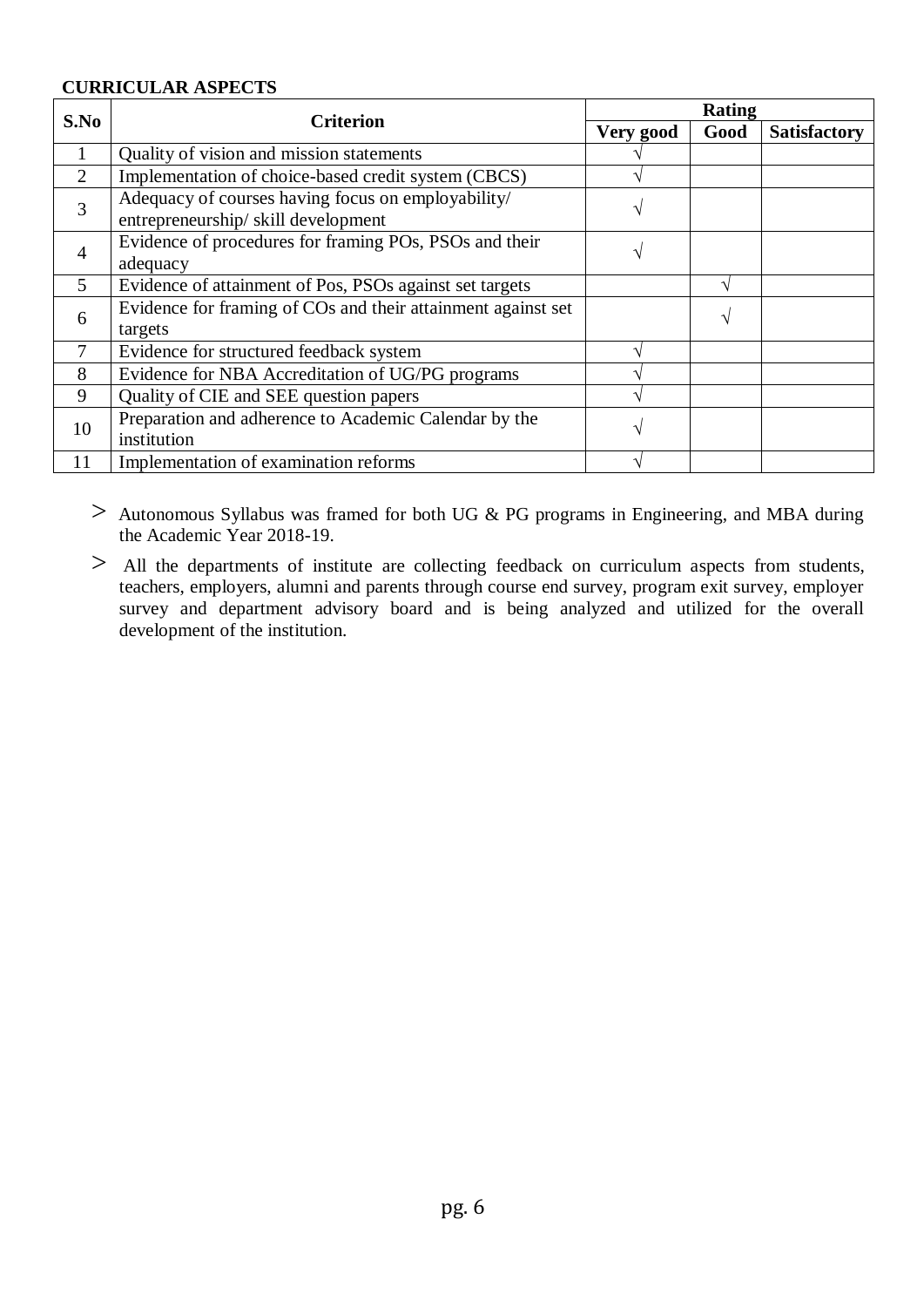# **TEACHING - LEARNING AND EVALUATION:**

|                |                                                                                                                                                                                                                                                                                                                                      |                     | <b>Rating</b> |                     |
|----------------|--------------------------------------------------------------------------------------------------------------------------------------------------------------------------------------------------------------------------------------------------------------------------------------------------------------------------------------|---------------------|---------------|---------------------|
| S.No           | <b>Criterion</b>                                                                                                                                                                                                                                                                                                                     | <b>Very</b><br>good | Good          | <b>Satisfactory</b> |
| 1              | Curriculum developed /adopted have relevance to the local/<br>national / regional/global developmental needs with learning<br>objectives and, programme outcomes, programme specific<br>outcomes and course outcomes of all programs offered by the<br>College                                                                       |                     |               |                     |
| $\overline{2}$ | Percentage of programs where syllabus revision was<br>carried out during the last five years.                                                                                                                                                                                                                                        | V                   |               |                     |
| 3              | Average percentage of courses having focus on<br>employability / entrepreneurship / skill development                                                                                                                                                                                                                                | $\sqrt{}$           |               |                     |
| $\overline{4}$ | Percentage of new courses introduced of the total number<br>of courses across all programs offered during the last five<br>years                                                                                                                                                                                                     |                     |               |                     |
| 5              | Percentage of programs in which Choice Based Credit System<br>(CBCS)/elective course system has been implemented                                                                                                                                                                                                                     | $\sqrt{}$           |               |                     |
| 6              | Institution integrates cross cutting issues relevant to Gender,<br>Environment and Sustainability, Human Values and<br>Professional ethics into the curriculum                                                                                                                                                                       |                     |               |                     |
| $\overline{7}$ | Number of value-added courses imparting transferable and<br>life skills offered during the last five years certificate programs                                                                                                                                                                                                      |                     | $\sqrt{}$     |                     |
| 8              | Percentage of students undertaking field projects / internships                                                                                                                                                                                                                                                                      |                     | $\sqrt{}$     |                     |
| 9              | Structured feedback is received from<br>1) Students 2) Teachers<br>3) Employers 4) Alumni<br>5) Parents for design and review of syllabus Semester wise<br>/year wise                                                                                                                                                                |                     | V             |                     |
| 10             | Feedback processes of the institution may be classified as<br>follows:<br>A. A. Feedback not collected<br><b>B.</b> Feedback collected<br>C. Feedback collected and analysed<br>D. D.Feedback collected, analysed and action has been taken<br>E. Feedback collected, analysed and action taken and feedback<br>available on website |                     |               |                     |
| 11             | The institution assesses the learning levels of the students,<br>after admission and organises special programmes for<br>advanced learners and slow learners.                                                                                                                                                                        | V                   |               |                     |
| 12             | Student centric methods, such as experiential learning,<br>participative learning and problem-solving methodologies are<br>used for enhancing learning experiences                                                                                                                                                                   |                     | V             |                     |
| 13             | Average percentage of teachers using ICT for effective<br>teaching at present - Learning Management Systems, E-<br>learning resources etc.                                                                                                                                                                                           |                     |               |                     |
| 14             | Ratio of mentor to students for academic and stress related<br>issues Data Requirement: Number of students assigned to each<br>Mentor                                                                                                                                                                                                |                     | V             |                     |
| 15             | Average number of days from the date of last semester-end/<br>year-end examination till the declaration of results during the                                                                                                                                                                                                        | V                   |               |                     |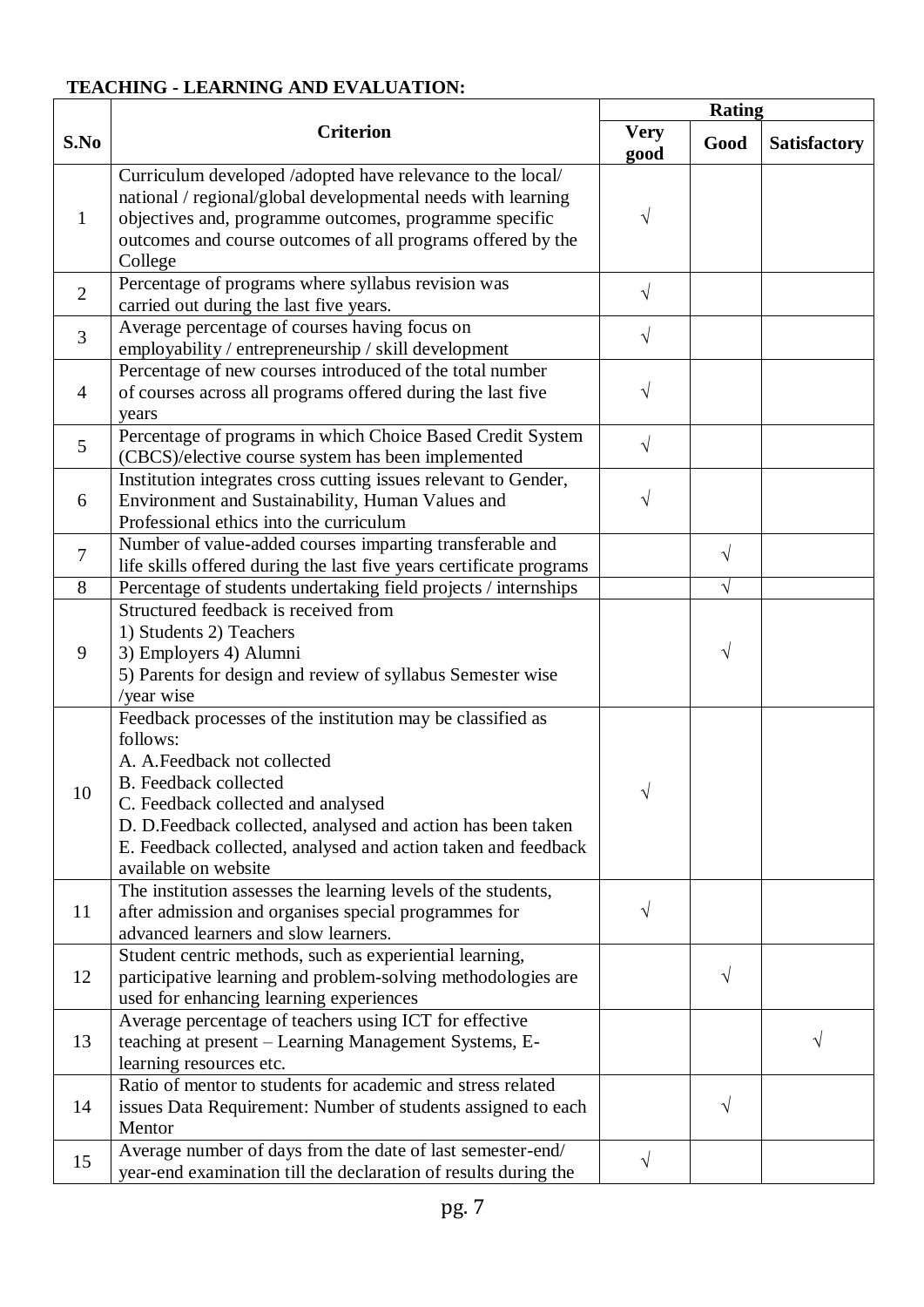|    | last five years                                                  |            |            |  |
|----|------------------------------------------------------------------|------------|------------|--|
|    | Average percentage of student complaints/grievances about        |            |            |  |
| 16 | evaluation against total number appeared in the examinations     | $\sqrt{}$  |            |  |
|    | during the last five years                                       |            |            |  |
| 17 | Average percentage of applications for revaluation leading to    |            | $\sqrt{ }$ |  |
|    | change in marks                                                  |            |            |  |
| 18 | Positive impact of reforms on the examination procedures and     |            |            |  |
|    | processes including IT integration and continuous internal       | $\sqrt{}$  |            |  |
|    | assessment on the examination management system                  |            |            |  |
|    | Program outcomes, program specific outcomes and course           |            |            |  |
| 19 | outcomes for all programs offered by the institution are stated  | V          |            |  |
|    | and displayed on website and communicated to teachers and        |            |            |  |
|    | students.                                                        |            |            |  |
| 20 | Attainment of program outcomes, program specific outcomes        |            | $\sqrt{}$  |  |
|    | and course outcomes are evaluated by the institution             |            |            |  |
| 21 | Average pass percentage of students                              | $\sqrt{ }$ |            |  |
| 22 | Online student satisfaction survey regarding teaching            |            |            |  |
|    | learning process                                                 |            |            |  |
|    | E-content is developed by teachers:                              |            |            |  |
|    | 1. For e-PG-Pathshala,                                           |            |            |  |
|    | 2. For CEC (Under Graduate)                                      |            |            |  |
| 23 | 3. For SWAYAM,                                                   |            |            |  |
|    | 4. For other MOOCs platform,                                     |            |            |  |
|    | 5. For NPTEL/NMEICT/any other Government initiative              |            |            |  |
|    | 6. For institutional LMS                                         |            |            |  |
|    | Number of capability enhancement and development                 |            |            |  |
|    | schemes -1. Guidance for competitive examinations, 2. Career     |            |            |  |
| 24 | Counselling, 3.Soft skill development, 4.Remedial coaching,      |            |            |  |
|    | 5. Language lab, 6. Bridge courses 7. Yoga and Meditation        |            |            |  |
|    | 8. Personal Counselling                                          |            |            |  |
|    | Average percentage of students qualifying in state/national/     |            |            |  |
| 25 | international level examinations during the last five years (eg: | $\sqrt{}$  |            |  |
|    | NET/SLET/GATE/GMAT/CAT, GRE/TOFEL/Civil                          |            |            |  |
|    | Services/State government examinations)                          |            |            |  |
| 26 | The institution offers a course on Human Values and              |            | V          |  |
|    | professional ethics                                              |            |            |  |

> <sup>640</sup> students are admitted against a sanctioned intake of 780during the year. The institution is presently having 76 ICT classrooms for the benefit of students.

> The following table depicts the details of Admission Quality during A.Y. 2018 – <sup>2019</sup>

| <b>Year of</b><br><b>Admission</b> | <b>Sanctioned</b><br>In-take | <b>Students</b><br><b>Admitted</b> | % Seats<br>filled | <b>Best EAMCET</b><br><b>Rank</b> | Girls | <b>Boys</b> |
|------------------------------------|------------------------------|------------------------------------|-------------------|-----------------------------------|-------|-------------|
| 2018-19                            | 780                          | 640                                | 82                | 3136                              | 296   | 344         |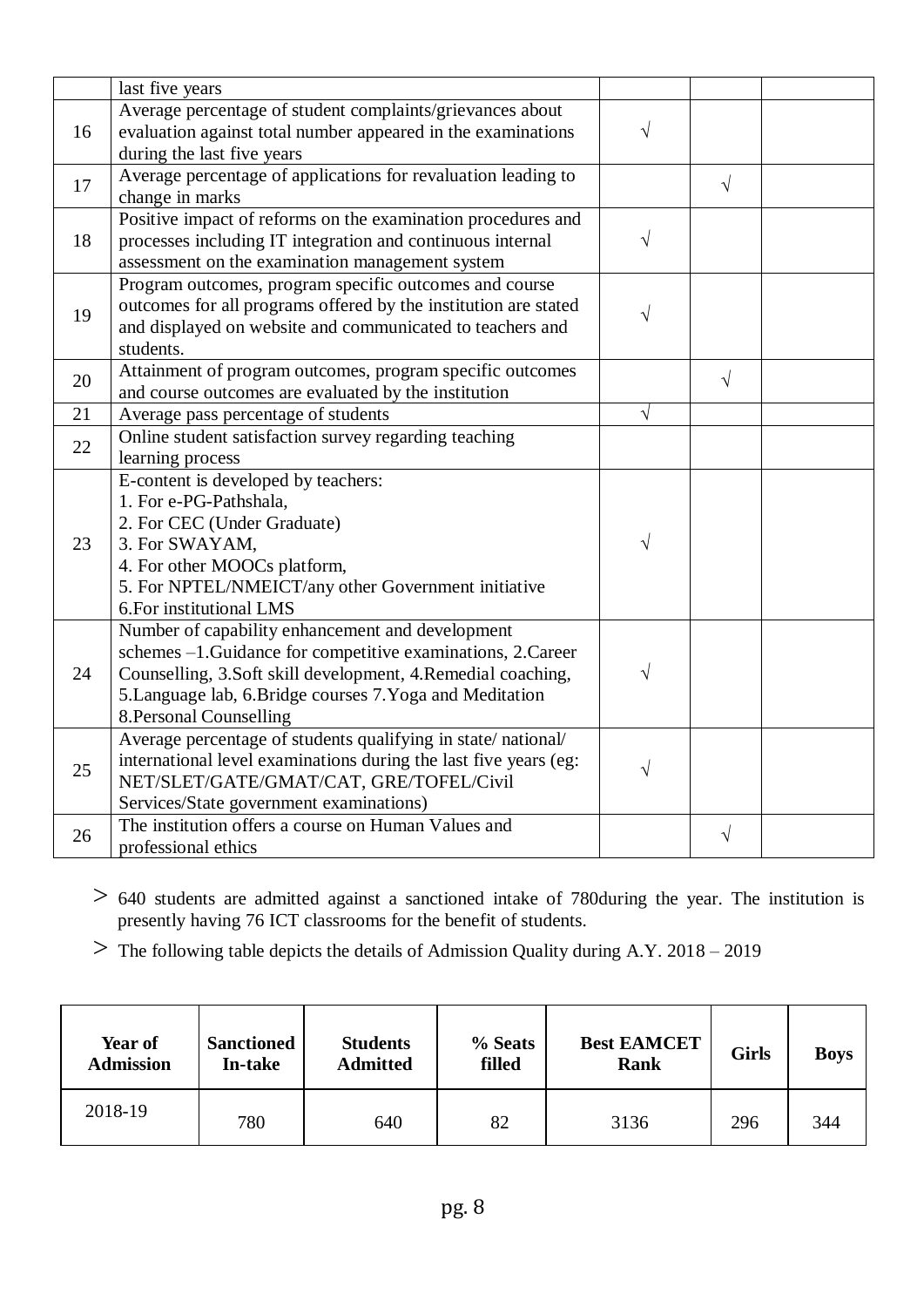- > The institution strictly follows the academic and activity calendar prepared at the beginning of the academic year without any deviation. Program outcomes, program specific outcomes and course outcomes for all the programs offered by the institution are stated and displayed in website of the institution.
- > Students NPTEL Certifications

| AY      | <b>Elite</b> | Elite + Silver | <b>Certified</b> | <b>No. of Courses</b> |
|---------|--------------|----------------|------------------|-----------------------|
| 2018-19 | 85           | О              | 128              | 81                    |

- > At present 217 faculty including 25 Doctorates, with varied experience and back-ground, take interest in continuing education and are actively engaged in research work and publish their findings regularly in National and International Journals and present in Conferences.
- > The following departments offered Value Added Courses for bridging the Academic Curricula. The details are as follows:

| Dept.    | <b>Topic/Course</b>                                                            |
|----------|--------------------------------------------------------------------------------|
|          | Bridging the Gap Significance of Evolving Awareness among Engineering Students |
| IT & CSE | Modern Approaches to handle network Security Threats                           |
|          | <b>Robotic Process Automation</b>                                              |
|          | <b>Advanced Automotive Technologies</b>                                        |
|          | Alternate Fuels / Alternate Source of Energy                                   |
| ME       | <b>Advanced Design Engineering</b>                                             |
|          | Scilab<br>Ocad<br>Open FOAM                                                    |
| EEE      | Scilab<br>Aurdino                                                              |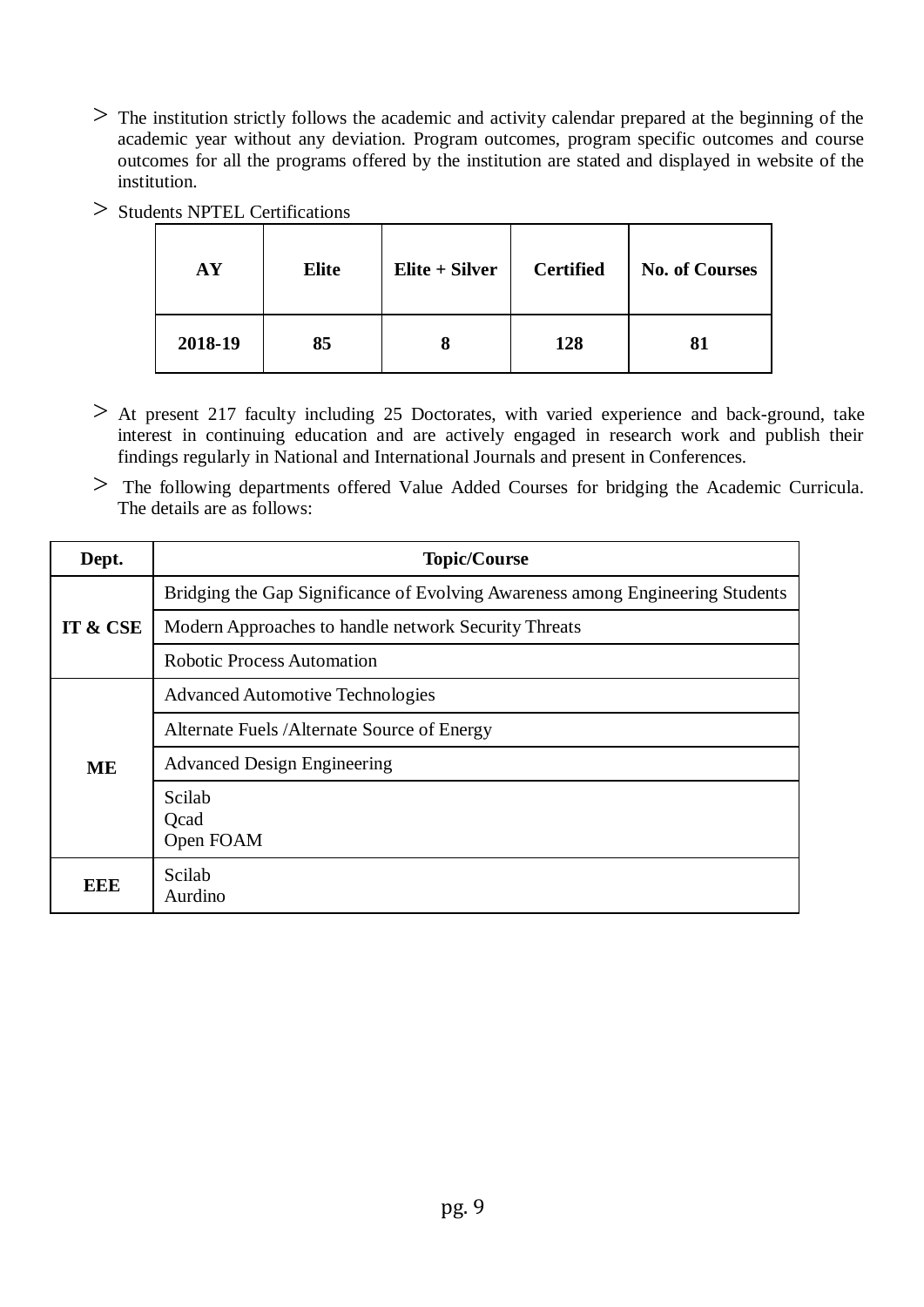# **RESEARCH, INNOVATIONS AND EXTENSION:**

| S.No           | <b>Criterion</b>                                                                                                                                                                                                 | <b>Rating</b> |            |                     |  |
|----------------|------------------------------------------------------------------------------------------------------------------------------------------------------------------------------------------------------------------|---------------|------------|---------------------|--|
|                |                                                                                                                                                                                                                  | Very good     | Good       | <b>Satisfactory</b> |  |
| $\mathbf{1}$   | Faculty profile and the adequacy of faculty members as per<br>the norms of AICTE                                                                                                                                 |               |            |                     |  |
| $\overline{2}$ | Faculty members recognized as research guides                                                                                                                                                                    |               |            | V                   |  |
| 3              | Faculty members with PhD from universities other than AP<br>and abroad                                                                                                                                           |               | V          |                     |  |
| 4              | <b>Quality of Faculty Publications</b>                                                                                                                                                                           |               |            |                     |  |
| 5              | Quality of research projects                                                                                                                                                                                     |               | $\sqrt{}$  |                     |  |
| 6              | Evidence for research grants received from various agencies                                                                                                                                                      |               | N          |                     |  |
| 7              | Evidence for consultancy activities                                                                                                                                                                              |               | N          |                     |  |
| 8              | Evidence<br>patents published/awarded<br>for                                                                                                                                                                     |               | $\sqrt{}$  |                     |  |
| 9              | Adequacy of faculty training programs (FDP/STTP)                                                                                                                                                                 |               |            |                     |  |
| 10             | Adequacy of number of conferences and workshops attended<br>by the faculty members                                                                                                                               |               |            |                     |  |
| 11             | Adequacy of number of<br>workshops/FDPs/STTPs/Conferences conducted by the<br>department                                                                                                                         | V             |            |                     |  |
| 12             | Provision of seed money to teachers for research                                                                                                                                                                 |               |            | V                   |  |
| 13             | Revenue generated from corporate training by the institution                                                                                                                                                     |               |            |                     |  |
| 14             | Training programs for new faculty members                                                                                                                                                                        | V             |            |                     |  |
| 15             | Awards for faculty members                                                                                                                                                                                       |               | $\sqrt{}$  |                     |  |
| 16             | The institution has a well-defined policy for promotion<br>of research and the same is uploaded on the institutional<br>website                                                                                  |               |            |                     |  |
| 17             | Revenue generated from consultancy                                                                                                                                                                               |               | $\sqrt{ }$ |                     |  |
| 18             | Number of teachers awarded international fellowship for<br>advanced studies/research                                                                                                                             |               |            |                     |  |
| 19             | Number of extension and outreach programs conducted<br>in collaboration with industry, community and Non<br>Government Organisations through NSS/NCC/Red<br>cross/YRC etc.,                                      | V             |            |                     |  |
| 20             | Average percentage of students participating in extension<br>activities with Government Organisations, Non Government<br>Organisations and programs such as Swachh Bharat, Aids<br>Awareness, Gender Issue, etc. |               | V          |                     |  |
| 21             | Number of Collaborative activities for research, faculty<br>exchange, student exchange per year                                                                                                                  |               |            | V                   |  |
| 22             | Number of linkages with institutions/industries for<br>internship, on-the-job training, project work, sharing of<br>research facilities etc.                                                                     |               |            |                     |  |
| 23             | Number of functional MoUs with institutions of national,<br>international importance, other universities, industries,<br>corporate houses etc.                                                                   |               | $\sqrt{}$  |                     |  |
| 24             | Number of awards and recognition received for<br>extension activities from Government /recognised bodies                                                                                                         |               |            | $\sqrt{}$           |  |
| 25             | Extension activities in the neighbor hood community<br>in terms of impact and sensitising students to social issues<br>and holistic development                                                                  |               |            |                     |  |
| 26             | Number of start-ups incubated on campus                                                                                                                                                                          |               |            |                     |  |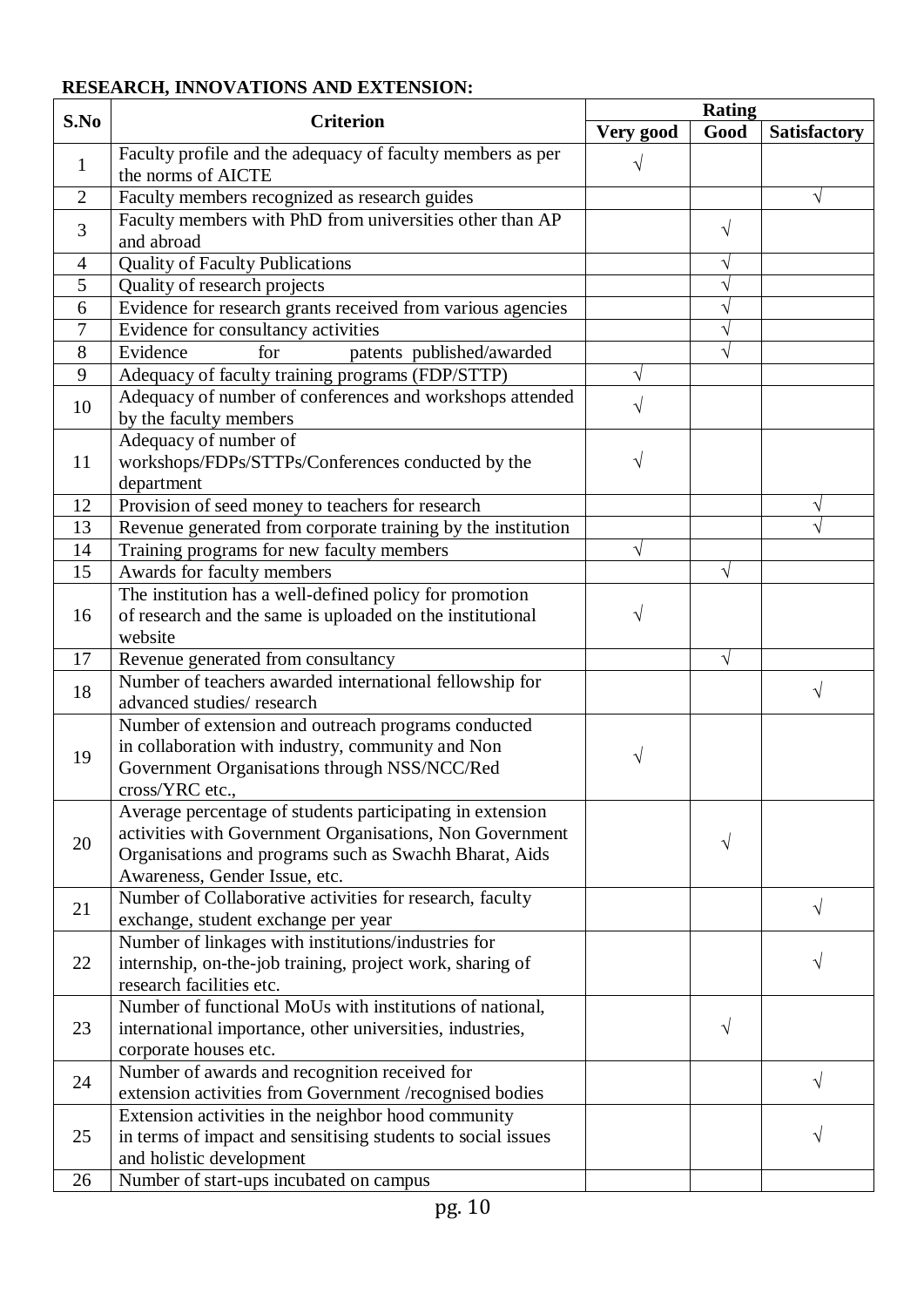|               | Institution has created an eco system for innovations          |  |  |
|---------------|----------------------------------------------------------------|--|--|
| $\mathcal{L}$ | including Incubation Centre and other initiatives for creation |  |  |
|               | and transfer of knowledge                                      |  |  |

- > Grant Fetched worth of Rs. 4,50,000/- from Department of Science and Technology (DST), New Delhi under DST NIMAT Programme for Entrepreneurship Development (organized Faculty Development Programme for Faculty and Entrepreneurship Development Programme for Technology Graduates).
- > Empanelled Institute for PradhanMantriYuvaUdyamitaVikasAbhiyan (PM YUVA)
- > Approved Host Institute for Enterprise Development Centre (EDC) of MSME.
- > Approved Host Institute/Business Incubator of MSME, New Delhi
- > Amount released by the Government under TFR Rs. 2,95,75,525/-
- > No of students joined under TFR: 2508
- $>$  Implemented five year strategic plan for the institute and its annual review for achieving strategic goals.
- > Institution had nineteen MoUs signed with institutions of Hiremee and CCC Pvt Ltd, Affine Labs IT Solutions Pvt Ltd. during the year 2018-2019.
- > 88 Research Publications in the Journals notified on UGC, Scopus and WoS (Web of Science).
- > <sup>108</sup> Faculty members attended various Faculty Development Programmes/Workshops/Conferences attended.
- $>$  An amount of Rs. 28985000  $\prime$  was generated through Sponsored Research during the year 2017- 2018.
- $>$  An amount of Rs. 110000 /- was generated through Consultancy Project during the year 2017-2018.
- > Implemented annual Academic Audit by external members from institutions of reputation, in addition to internal audit.
- $>$  The Institute sanctioned seed money of Rs.2,50,000/- to faculty members for carrying out research work.

| <b>Event/Game</b> | Name of the Student | Regd. No   | <b>Branch</b>                   | <b>Level</b>    |
|-------------------|---------------------|------------|---------------------------------|-----------------|
| Throw Ball        | D P Kavya           |            | 16K61A0415   III B. Tech. (ECE) | <b>National</b> |
| Chess             | I Poojitha          | 15K61A0228 | IV B. Tech. (EEE)               | University      |

**List of Students who won prizes in Sports/Games in AY 2018-19:**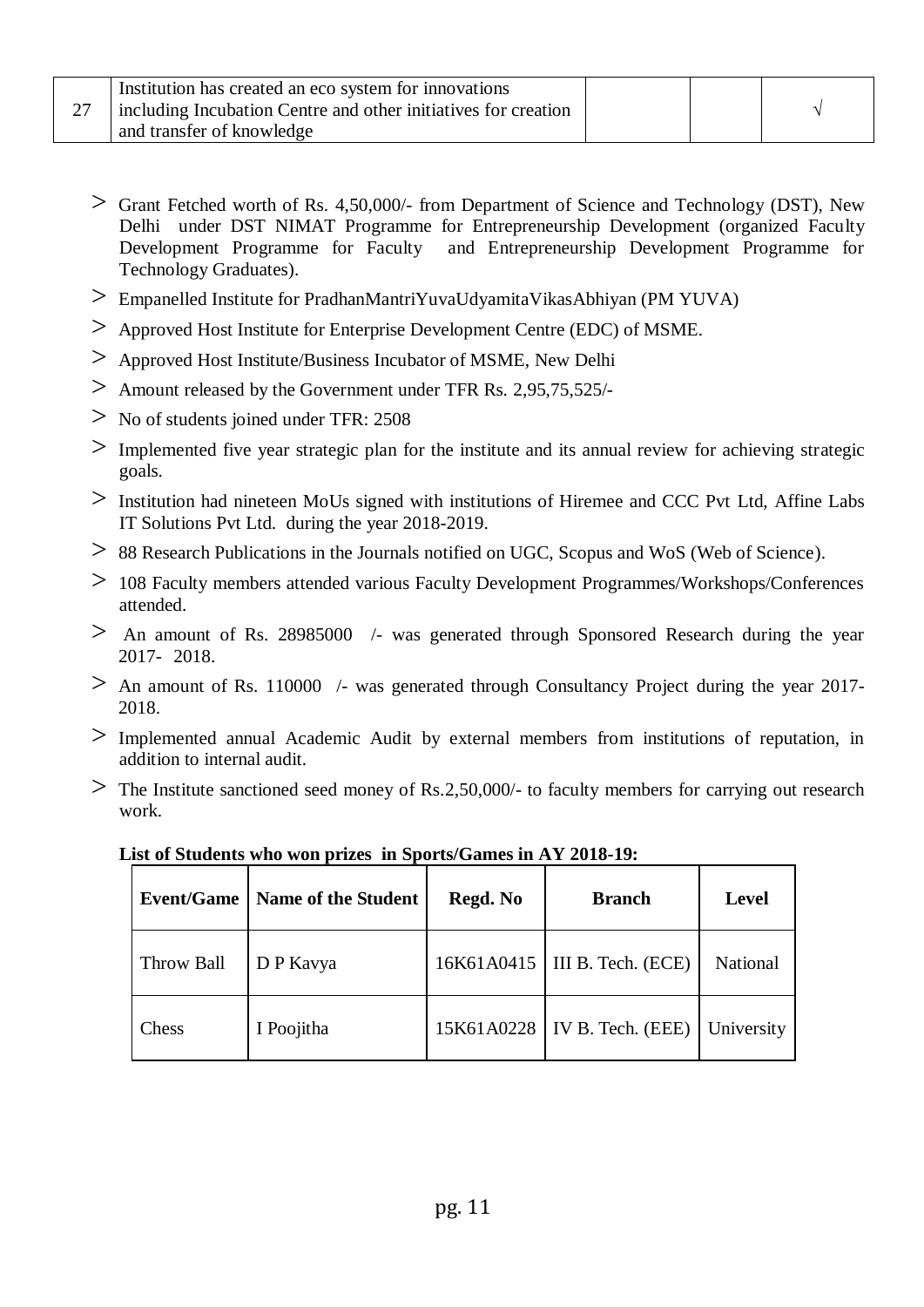## **INFRASTRUCTURE AND LEARNING RESOURCES:**

| S.No<br><b>Criterion</b> |                                                                    | Rating     |            |                     |
|--------------------------|--------------------------------------------------------------------|------------|------------|---------------------|
|                          |                                                                    | Very good  | Good       | <b>Satisfactory</b> |
| $\mathbf{1}$             | Evidence for use of ICT in teaching learning process               |            |            |                     |
| $\overline{2}$           | Adequacy of facilities for teaching - learning. viz.,              | V          |            |                     |
|                          | classrooms, laboratories                                           |            |            |                     |
| 3                        | Adequacy of modern equipment in the laboratories                   | $\sqrt{}$  |            |                     |
| $\overline{4}$           | Adequacy of facilities for sports and cultural activities          | $\sqrt{}$  |            |                     |
| $\overline{5}$           | Improvements in the library services                               |            |            |                     |
| $\overline{6}$           | Adequacy of books and journals available in library                |            | $\sqrt{}$  |                     |
| $\overline{7}$           | Computerization of administration and the process of               | $\sqrt{ }$ |            |                     |
|                          | admissions and examination results, issue of certificates          |            |            |                     |
| 8                        | Computer and internet access and training to teachers, non-        | $\sqrt{ }$ |            |                     |
|                          | teaching staff and students                                        |            |            |                     |
| 9                        | Number of start-ups incubated on campus                            |            |            | V                   |
| $\overline{10}$          | <b>TEOIP</b> initiatives                                           |            |            | V                   |
| 11                       | Usage of Plagiarism software                                       |            |            | V                   |
| 12                       | <b>Availability of Furniture</b>                                   | $\sqrt{}$  |            |                     |
| 13                       | No. of Print Journals                                              |            | V          |                     |
| 14                       | No. of online Journals                                             |            |            |                     |
| 15                       | No. of Periodicals/ magazines                                      |            | N          |                     |
| 16                       | No. of E-books available                                           |            | V          |                     |
| 17                       | Library is automated using Integrated Library                      | $\sqrt{}$  |            |                     |
|                          | Management Software (ILMS)                                         |            |            |                     |
| 18                       | Rain water harvesting structures and utilization                   | $\sqrt{}$  |            |                     |
|                          | on the campus                                                      |            |            |                     |
| 19                       | Resources available in the institution like Physical facilities.   | $\sqrt{ }$ |            |                     |
|                          | Provision for lift, Ramp / Rails, Braille Software/facilities,     |            |            |                     |
|                          | Rest Rooms designated, Scribes for examination, Special            |            |            |                     |
|                          | skill development for differently able students (Any other         |            |            |                     |
|                          | similar facility (Specify)                                         |            |            |                     |
| 20                       | Average percentage expenditure on green initiatives and            | $\sqrt{ }$ |            |                     |
|                          | waste management excluding salary component during the             |            |            |                     |
|                          | last five years                                                    |            |            |                     |
| 21                       | Waste Management steps including                                   | $\sqrt{}$  |            |                     |
| $\overline{22}$          | Percentage of lighting power requirements met                      | $\sqrt{ }$ |            |                     |
|                          | through LED bulbs                                                  |            |            |                     |
| 23                       | Environmental Consciousness and Sustainability                     | $\sqrt{ }$ |            |                     |
| 24                       | Institutional Strategies for mobilization of funds and the         | $\sqrt{}$  |            |                     |
|                          | optimal utilization of resources                                   |            |            |                     |
| 25                       | Funds / Grants received from nongovernment bodies,                 |            | $\sqrt{ }$ |                     |
|                          | individuals, Philanthropist                                        |            |            |                     |
| 26                       | Availability of off-campus access to e-resources of the<br>library |            | $\sqrt{ }$ |                     |
| 27                       | Average annual expenditure for purchase of books and               |            | $\sqrt{}$  |                     |
|                          | journals                                                           |            |            |                     |
| 28                       | Percentage per day usage of library by teachers and students       |            | $\sqrt{}$  |                     |
| 29                       | Collection of rare books, manuscripts, special reports or          |            | $\sqrt{}$  |                     |
|                          | any other knowledge resource for library enrichment                |            |            |                     |
| 30                       | Percentage of classrooms and seminar halls with ICT -              |            | $\sqrt{ }$ |                     |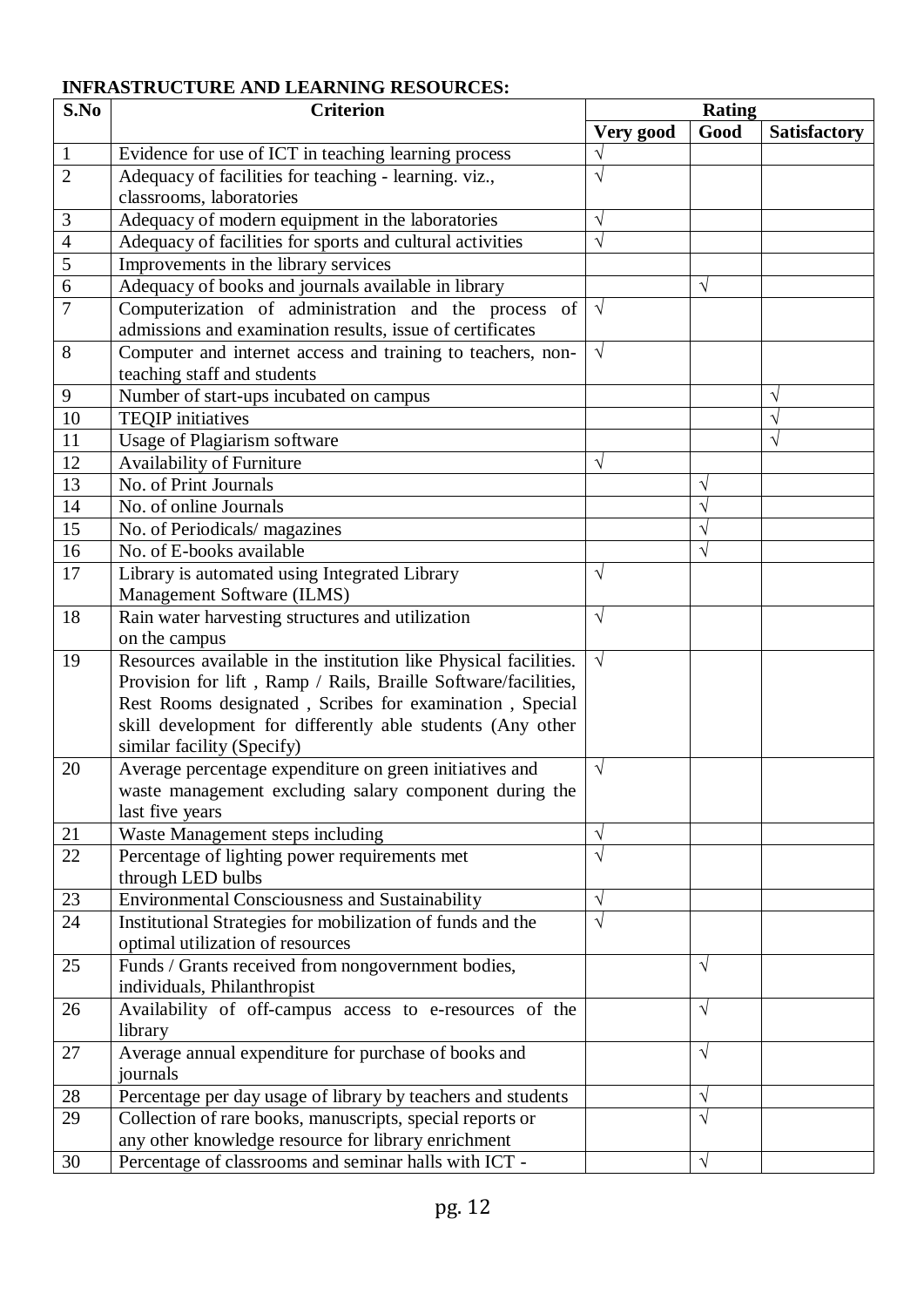|    | enabled facilities such as smart class, LMS, etc.              |  |  |
|----|----------------------------------------------------------------|--|--|
| 31 | Status of automation of Examination division along with        |  |  |
|    | approved Examination Manual                                    |  |  |
| 32 | The institution has adequate facilities for teaching learning. |  |  |
|    | viz., classroom, laboratory, computer, equipment, etc.         |  |  |
| 33 | The institution has adequate facilities for sports, games      |  |  |
|    | (indoor, outdoor, gymnasium, yoga centre etc.,) and cultural   |  |  |
|    | activities                                                     |  |  |
| 34 | Average percentage of budget allocation, excluding salary      |  |  |
|    | for infrastructure augmentation                                |  |  |

> Bandwidth of Internet connection available in the institution is enhanced to 140 MBPS/ GBPS by adding 50 MBPS to the existing 90 MBPS for the benefit of students and faculty.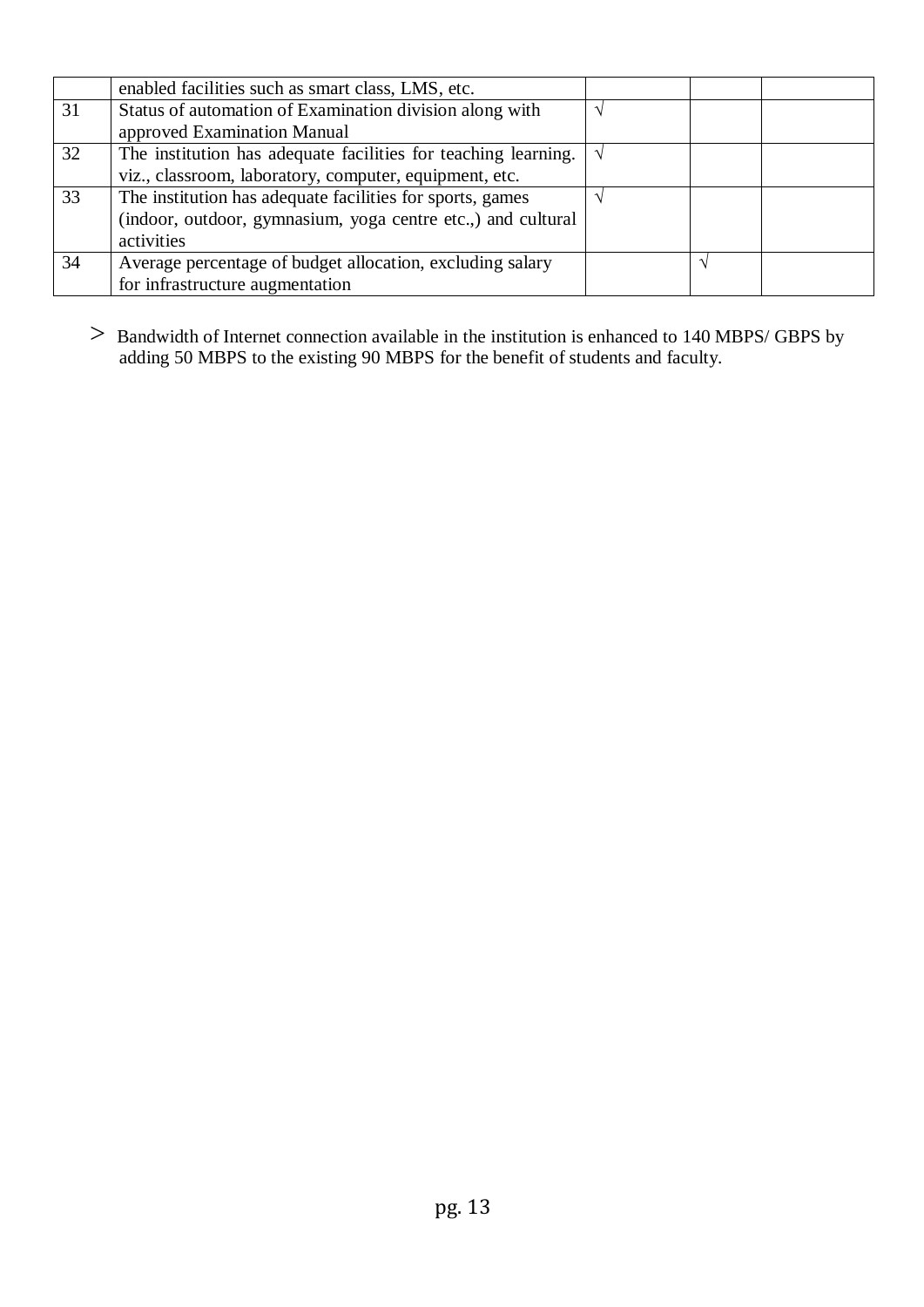## **STUDENT SUPPORT AND PROGRESSION:**

| S.No           | <b>Criterion</b>                                             | <b>Rating</b> |           |                     |
|----------------|--------------------------------------------------------------|---------------|-----------|---------------------|
|                |                                                              | Very good     | Good      | <b>Satisfactory</b> |
| $\mathbf{1}$   | Student - Full time teacher ratio                            |               |           |                     |
| $\overline{2}$ | Students progression without backlog in any semester         |               |           |                     |
| 3              | Students completing the programs in the stipulated time      | V             |           |                     |
| 4              | Number of students placed and their median salary            |               |           |                     |
| 5              | Number of students clearing NET/ UPSC/ CAT/ GATE/            |               | V         |                     |
|                | <b>GRE/IELTS Exams</b>                                       |               |           |                     |
| 6              | Adequacy of guest/technical lectures arranged for students   |               | $\sqrt{}$ |                     |
| $\overline{7}$ | Adequacy of industrial visits arranged for students          |               | $\sqrt{}$ |                     |
| 8              | Relevance of one credit courses                              | $\sqrt{ }$    |           |                     |
| 9              | Evidence for students completing NPTEL courses               |               | V         |                     |
| 10             | Student mentoring system                                     | V             |           |                     |
| 11             | Scholarship / Financial aid to students                      |               | V         |                     |
| 12             | Activities and support from the Alumni Association           |               | V         |                     |
| 13             | Performance in sports activities                             |               | V         |                     |
| 14             | Placement services provided to students                      |               | V         |                     |
| 15             | Learning Through Entrepreneurship Cell                       |               | V         |                     |
| 16             | Learning beyond class room                                   | $\sqrt{ }$    |           |                     |
| 17             | Student Council & representation of students on academic &   | $\sqrt{ }$    |           |                     |
|                | administrative bodies / committees of the institution        |               |           |                     |
| 18             | Adequacy of workshops conducted on Entrepreneurship/         | $\sqrt{ }$    |           |                     |
|                | IPR/Innovative practices                                     |               |           |                     |
| 19             | Student exchange programs/activities                         |               |           | V                   |
| 20             | The institution has a transparent mechanism for timely       |               |           | $\sqrt{}$           |
|                | redressal of student grievances including sexual harassment  |               |           |                     |
|                | and ragging cases                                            |               |           |                     |
| 21             | Number of awards/medals for outstanding performance in       |               |           | $\sqrt{ }$          |
|                | sports/cultural activities at national/international level   |               |           |                     |
| 22             | Number of gender equity promotion programs organized by      | $\sqrt{ }$    |           |                     |
|                | the institution                                              |               |           |                     |
| 23             | Number of activities conducted for promotion of universal    | $\sqrt{ }$    |           |                     |
|                | values (Truth, Righteous conduct, Love, Non-Violence and     |               |           |                     |
|                | peace); national values, human values, national integration, |               |           |                     |
|                | communal harmony and social cohesion as well as for          |               |           |                     |
|                | observance of fundamental duties                             |               |           |                     |
| 24             | Documents: College code of conduct for students College      | $\sqrt{ }$    |           |                     |
|                | code of conduct for teachers Handbooks, manuals and          |               |           |                     |
|                | brochures on human values and professional ethics. Report    |               |           |                     |
|                | on the student attributes facilitated by the College         |               |           |                     |
| 25             | Institution shows gender sensitivity in providing            | $\sqrt{ }$    |           |                     |
|                | facilities such as:                                          |               |           |                     |
|                | a) Safety and Security                                       |               |           |                     |
|                | b) Counselling<br>c) Common Room                             |               |           |                     |
|                |                                                              |               |           |                     |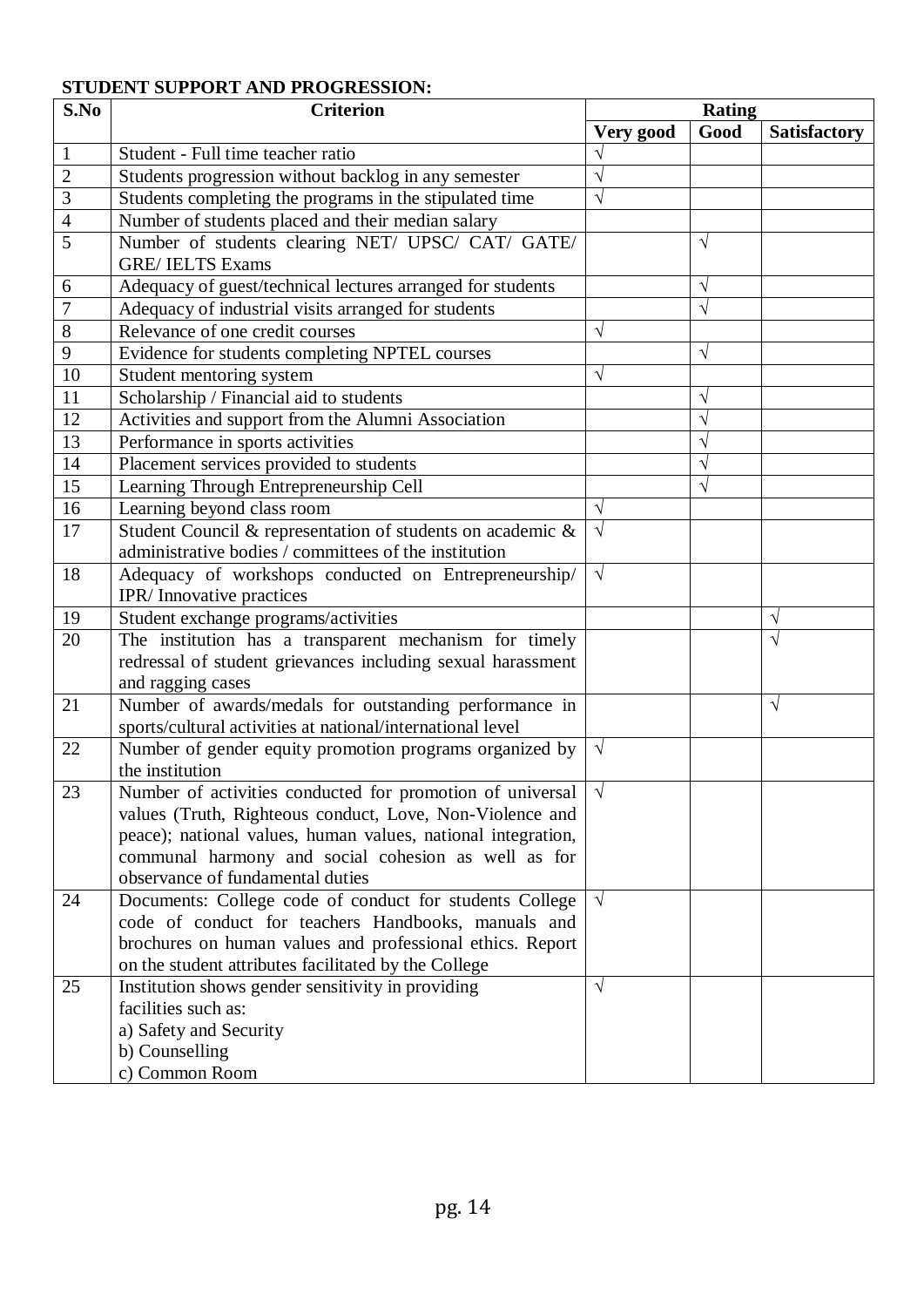### **GOVERNANCE, LEADERSHIP AND MANAGEMENT:**

| S.No                        | Criterion                                                | Rating    |      |              |
|-----------------------------|----------------------------------------------------------|-----------|------|--------------|
|                             |                                                          | Very good | Good | Satisfactory |
|                             | Functioning of academic bodies as per UGC guidelines     |           |      |              |
|                             | (Governing Council, AcademicCouncil, Standing Committee) |           |      |              |
|                             | and Board of Studies etc.)                               |           |      |              |
| $\mathcal{D}_{\mathcal{L}}$ | Evidence of Minutes of the Boards of Studies/Academic    |           |      |              |
|                             | Council meetings etc.                                    |           |      |              |
| $\mathcal{R}$               | Functioning of IQAC                                      |           |      |              |
| $\overline{4}$              | Implementation of ISO                                    |           |      |              |
|                             | Institution<br>Performance Appraisal System for<br>has   |           |      |              |
|                             | teaching and non-teaching staff                          |           |      |              |
| 6                           | Internal & External financial audit                      |           |      |              |

>The institution is effectively implementing e-governance in various areas of operations as follows:

#### ■ **Planning and Development:**

Institute has MIS operational modules CMS Software Tool and Tally accounting software to manage general administration, autonomous system, student attendance, continuous evaluation process and online student feedback for faculty. NGL software has been used for the management of library related activities. In view of COVID-19, online classes are being arranged along with off line classes for all programs, using Zoom, Google meet etc. As part of ICT, digital boards in all departments, emails, whatsapp are in practice.

#### ■ **Administration:**

The College operates in both vertical and horizontal directions. Heads of the departments disburse the information by conducting the faculty meetings/ through email/ SMS to the stakeholders - staff, students and their parents. Each programme is managed by a programme coordinator who works under the HOD. Biometric Attendance is used to generate various reports such as Biometric Attendance Report-Department wise and faculty wise. E-notice Board is used for display of messages/ circulars and notices to faculty and students.

### > **Examinations**

Autonomous Section is headed by Controller of Examinations and is assisted by a Assistant Controllers of Examinations. Barcoding and automation process is in practice for the examination to avoid manual involvement to maintain more confidentiality All the monetary transactions (both the receipts and payments) are processed .

> In order to maintain and improve Internal Quality, Academic and Administrative Audit has been carried out by Internal and External Agencies regularly.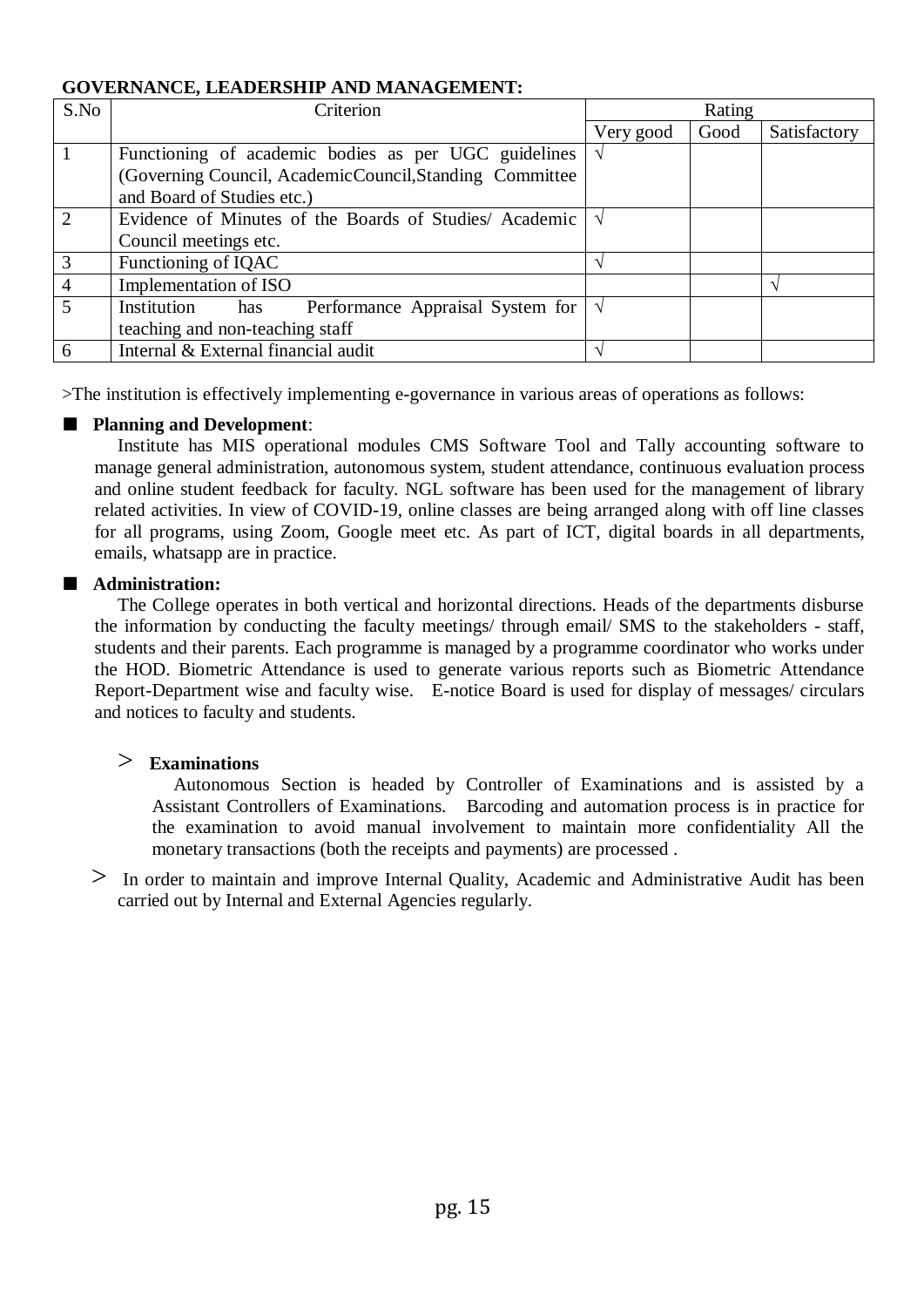### **INSTITUTIONAL VALUES AND BEST PRACTICES:**

| S.No           | <b>Criterion</b>                                                   | Rating        |                   |                     |
|----------------|--------------------------------------------------------------------|---------------|-------------------|---------------------|
|                |                                                                    | Very good     | Good              | <b>Satisfactory</b> |
|                | Adequacy of MoUs signed with institutions /industries              |               |                   |                     |
| $\overline{2}$ | Adequacy of Gender equity promotion programs organized             | $\sqrt{ }$    |                   |                     |
|                | by the institution                                                 |               |                   |                     |
| 3              | Annual power requirement of the Institution met by the             | l V           |                   |                     |
|                | renewable energy sources                                           |               |                   |                     |
| $\overline{4}$ | <b>Waste Management</b>                                            | $\Delta$      |                   |                     |
| 5              | Rain water harvesting structures and utilization in the $\sqrt{ }$ |               |                   |                     |
|                | campus                                                             |               |                   |                     |
| 6              | <b>Green Practices</b>                                             | $\mathcal{L}$ |                   |                     |
|                | Differently abled Friendliness Resources in the institution        | ٦             |                   |                     |
| 8              | Industry - Institute interaction                                   |               | $\mathbf \Lambda$ |                     |
| 9              | Institutional best practices                                       | $\mathcal{N}$ |                   |                     |

> For the promotion of Universal Values and Ethics several programmes are organized by the institution during 2019-2020.

### > **Eco-friendly Campus**:

- Plastic Free Campus
- Increase in Plantation  $&$  greenery area
- Rainwater harvesting
- Environmental Audit

### **Best Practices of the Institution:**

Even though the college has quite a number of best practices, five of them, PBAS, Technical model development, Academic Audit and usage of MOODLE deserve special mention. There is a growing need for higher educational institutions to be more accountable to the expectations of Stakeholders. They have largely contributed to the achievement of the institutional goals as well as to the quality improvement of the activities. Among the five, the two best practices of the institution are as follows:

- **1. Performance Based Appraisal System (PBAS)** is an open, formal, and systematic procedure designed to assist both employer and employees in planning, managing, evaluating and realizing performance improvement in organization with an aim of achieving organizational goals.
- **2. Technical Model Development:** The students of SITE are encouraged to transform their innovative ideas into technical models and exhibit in Engineers day /Innovation day celebrations organized in the institute annually. The identified best models are promoted to exhibit in the events organized by prominent outside institutions / organizations at national level.

### **Institutional distinctiveness:**

The thrust areas focused to achieve 'VISION' are

- Outcome based education
- Training of faculty and students in advanced Technologies through Collaborative laboratories
- Projects on society relevant problems.

#### **Significant contributions made by IQAC during the current year:**

- 1. Provision of free access to COURSERA MOOCs platform for students and faculty to upgrade their skills during the lockdown period was initiated and succeeded in getting fruitful results.
- 2. Up gradation of College Website for better visibility
- 3. Paper setting for online exams to ensure quality